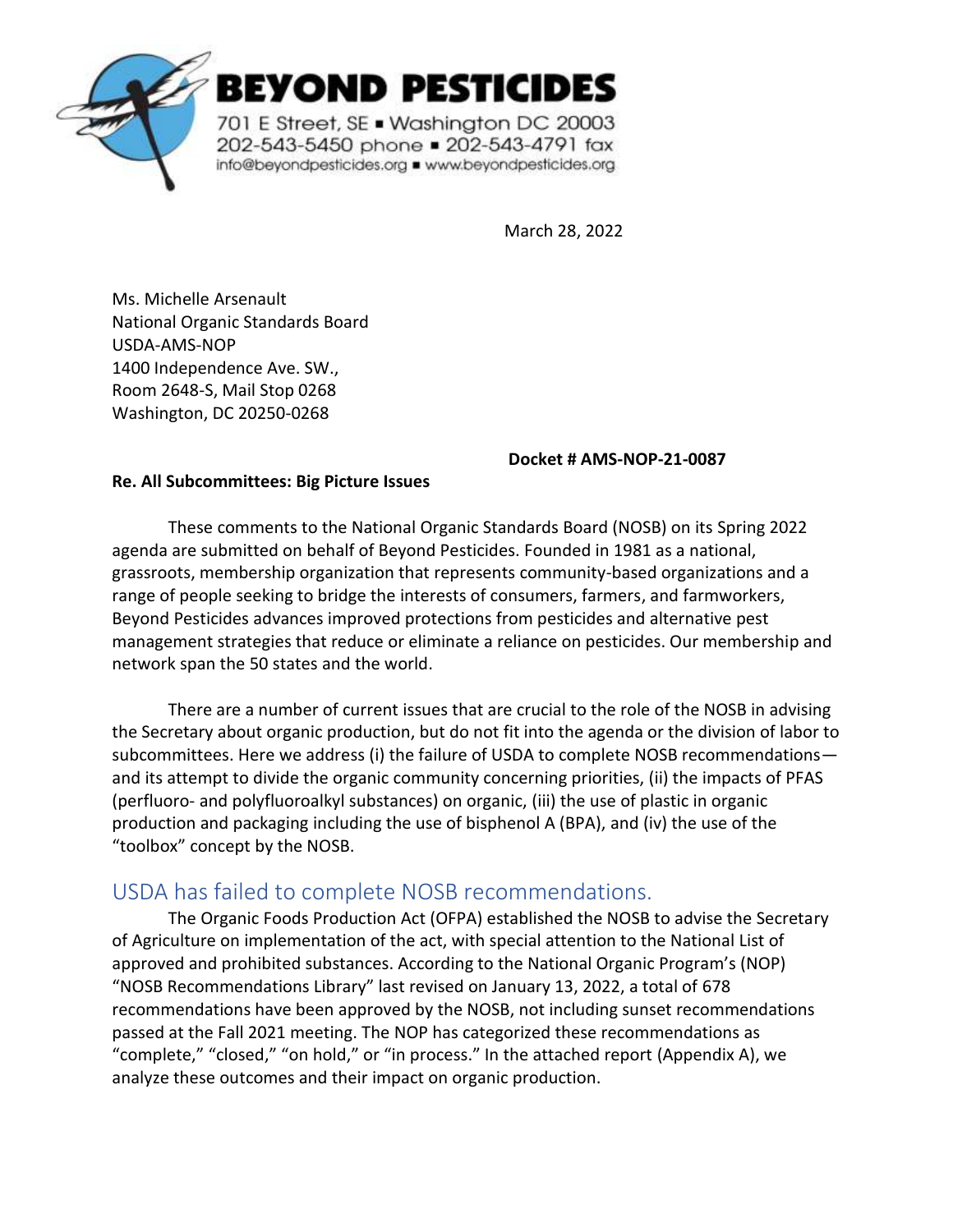The category "closed" is used when NOP chooses not to follow NOSB recommendations. It is accompanied by a lack of transparency and often a failure to justify actions. Decisions concerning the National List are the undisputed purview of the NOSB and certainly should not be "closed" unilaterally by NOP.

If "on hold" means, as we are told, "Action being taken by USDA or another agency, work should hold pending action," then we should ask what action is pending for each of these recommendations. In no case except ammonia extracts can we discern a pending action that should affect the implementation of the recommendation. What these recommendations do have in common is a reflection of organic principles and values—values that may not be held by the "conventional" agriculture stakeholders of USDA. Such values reflect the higher standards to which the organic community expects organic production and processing to be held. It seems to be difficult for USDA to prioritize such issues.

The category "in process" includes recommendations that vary in the amount of action that has been taken. In our report, we further categorize the action as: "action pending," "proposed rule," "other," or "nothing." Although USDA bureaucratic practices may count pending actions as "actions," we do not. Thus, when NOP says that the annotation change for List 4 "inerts" is in process because an Advanced Notice of Proposed Rulemaking is "pending," we will count it as action when we see an actual proposed rule. In addition to these categories, there are also several "complete" sunset recommendations that NOP did not complete per the NOSB vote. See attached Sunset Report (Appendix B).

NOP's failure to complete NOSB recommendations threatens organic integrity. This is particularly true of practice standards. When sunset recommendations are not completed before the next consideration of the materials, NOSB process is confused.

Now NOP has come to the organic community with a request for input concerning the priorities to be assigned to recommendations it has failed to complete. This is totally unacceptable. The organic community has spoken on these issues, but NOP has not done its job. It is improper for NOP to now pit segments of the organic community against one another. We should not need to decide relative priorities of strengthening organic seed guidance and correcting the listings for "inert" ingredients, for example. NOP must do its job, with no excuses. It must ensure that the Office of Management and the Budget, for example, understands the structure of the organic program, including why the National List changes as material sunset. It must give higher priority to completing NOSB recommendations. It is NOP's responsibility to just get it done.

## PFAS highlight the need for a precautionary approach.

Many of us—including organic consumers—probably think of the toxic perfluoro- and polyfluoroalkyl substances (PFAS) as chemicals we can avoid by eating organic food. So it should be. Actually, no one should eat food and drink water contaminated by these toxic chemicals, but a report by the Centers for Disease Control and Prevention (CDC) finds that 97% of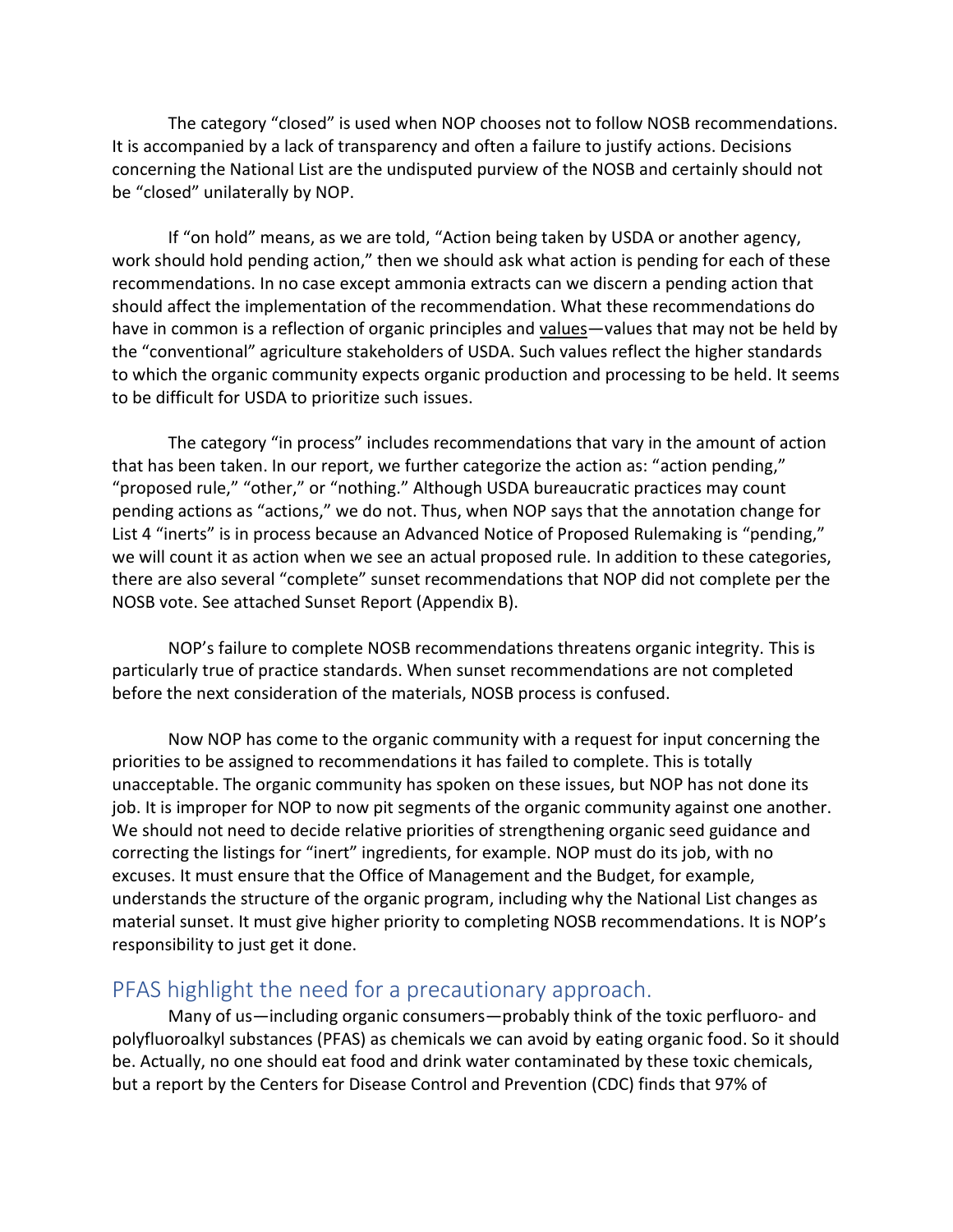Americans have PFAS in their blood.<sup>1</sup> An analysis by the Safer States Network finds that more than 210 bills will be considered in at least 32 states in 2022 to try to address the problem.<sup>2</sup> How bad is the problem? Probably you do not need to be told, but here are some facts about PFAS and PFAS pollution.<sup>3</sup>

- Starting with Teflon, this family of more than 4000 fluorinated chemicals includes thousands of nonstick, stain-repellent, and waterproof compounds.
- Health risks include:
	- o Testicular, kidney, liver, and pancreatic cancer;
	- o Reproductive problems;
	- o Weakened childhood immunity;
	- o Low birth weight;
	- o Endocrine disruption;
	- o Increased cholesterol;
	- o Weight gain in children and dieting adults.
- They are called "forever chemicals" because they do not break down in the environment.

Unfortunately, PFAS also affect organic producers and organic food. Because PFAS last forever, the three-year transition period is not sufficient to prevent contamination of food. An open letter from Songbird Farm illustrates the problem—their farm is contaminated with PFAS from application of biosolids 24 years before they purchased it. They believe that they cannot in good conscience sell their produce until they learn more.<sup>4</sup>

We raise this issue not to focus on PFAS, but to raise awareness of potential inadvertent contamination of organic farms. The NOSB and NOP must take a precautionary approach in approving synthetic inputs. Furthermore, it is important that the NOSB revive work on contaminated inputs that has been languishing for years. The NOP regulations at §205.203 require organic producers to add organic materials, while avoiding contamination with substances prohibited in organic production:

#### **§205.203 Soil fertility and crop nutrient management practice standard.**

(b) The producer must manage crop nutrients and soil fertility through rotations, cover crops, and the application of plant and animal materials.

(c) The producer must manage plant and animal materials to maintain or improve soil organic matter content in a manner that does not contribute to contamination of crops, soil, or water by plant nutrients, pathogenic organisms, heavy metals, or residues of prohibited substances. Animal and plant materials include:

<sup>&</sup>lt;sup>1</sup> Lewis RC, Johns LE, Meeker JD. 2015. Serum Biomarkers of Exposure to Perfluoroalkyl Substances in Relation to Serum Testosterone and Measures of Thyroid Function among Adults and Adolescents from NHANES 2011–2012. Int J Environ Res Public Health. 12(6): 6098–6114.

<sup>&</sup>lt;sup>2</sup> Kristina Marusic, 2022. States will weigh more than 210 bills on toxic "forever chemicals" in 2022. Environmental Health News[. https://www.ehn.org/pfas-regulations-2656548458.html.](https://www.ehn.org/pfas-regulations-2656548458.html)

<sup>3</sup> [https://www.ewg.org/pfaschemicals/what-are-forever-chemicals.html.](https://www.ewg.org/pfaschemicals/what-are-forever-chemicals.html)

<sup>4</sup> [http://www.songbirdorganicfarm.com/pfas-statement-1.](http://www.songbirdorganicfarm.com/pfas-statement-1)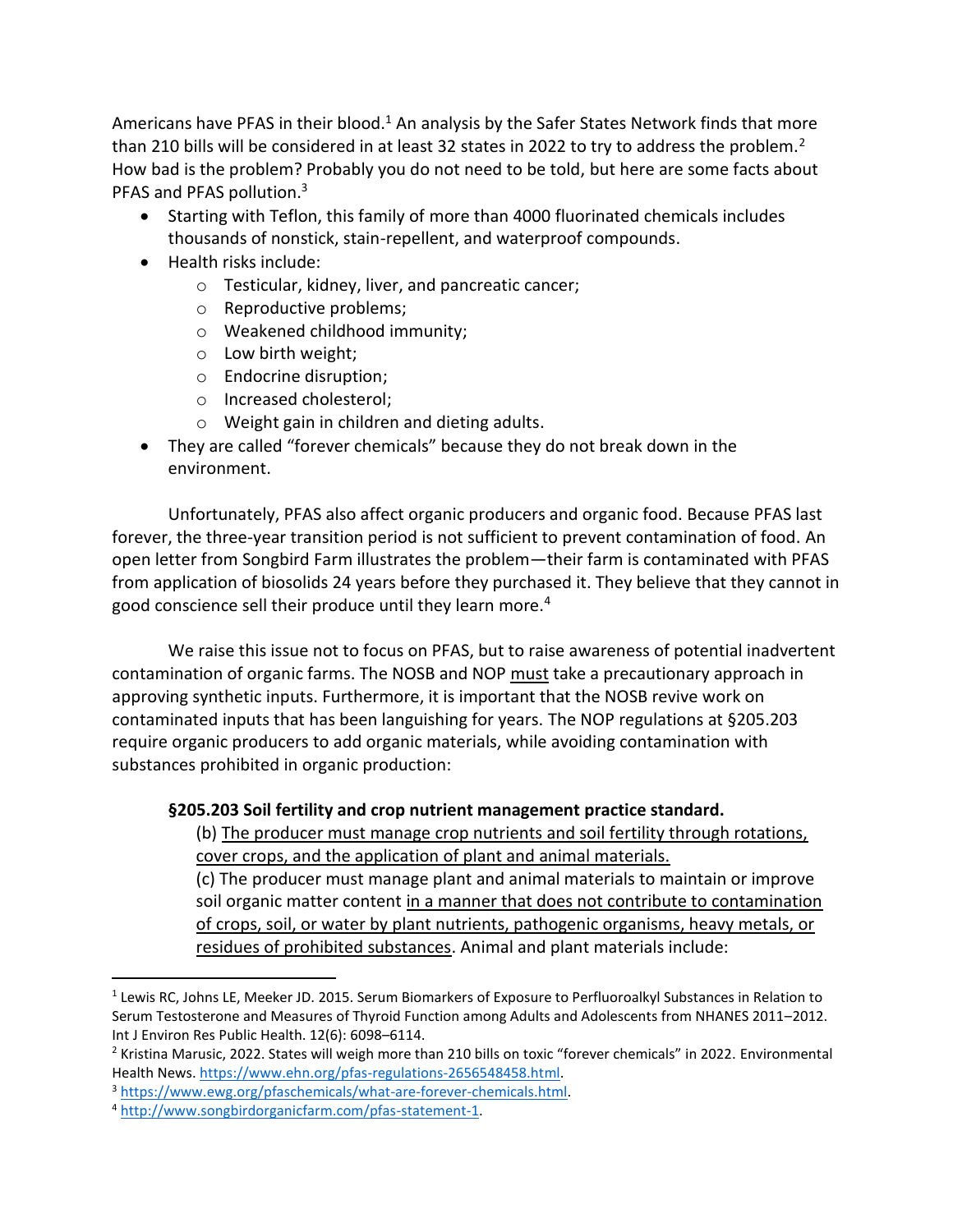(1) Raw animal manure, which must be composted unless it is:

(i) Applied to land used for a crop not intended for human consumption; (ii) Incorporated into the soil not less than 120 days prior to the harvest of a product whose edible portion has direct contact with the soil surface or soil particles; or

(iii) Incorporated into the soil not less than 90 days prior to the harvest of a product whose edible portion does not have direct contact with the soil surface or soil particles;

- (2) Composted plant and animal materials produced through a process that:
	- (i) Established an initial C:N ratio of between 25:1 and 40:1; and

(ii) Maintained a temperature of between 131 °F and 170 °F for 3 days using an in-vessel or static aerated pile system; or

- (iii) Maintained a temperature of between 131 °F and 170 °F for 15 days using a windrow composting system, during which period, the materials must be turned a minimum of five times.
- (3) Uncomposted plant materials.

At the Spring 2015 meeting, the Crops Subcommittee submitted a report presenting an approach to ensure "that inputs of organic matter do not result in contamination 'of crops, soil, or water by plant nutrients, pathogenic organisms, heavy metals, or residues of prohibited substances.'" The report said, "Our approach is to look at off-site inputs based on feedstocks/pathways. For each, ask: What contaminants might be present here? Which would survive currently prescribed requirements for composting? If there are remaining contaminants known to persist through the composting process at any level, is there a way to restrict the source so that those contaminants would not be present? (e.g., ask a farmer whether arsenic is fed to poultry.) If there are remaining contaminants, do they exceed unavoidable residual contamination levels from a historical, but not current use, of a toxic material? Are there treatments that could be applied to the compost that can eliminate those contaminants?"

The problems surrounding the presence of PFAS on farms and in organic inputs highlight the need to adhere to the precautionary principle in adding to the National List and return to the work on contaminated inputs.

## Plastic must be eliminated from organic production and packaging.

Our extensive comments on plastic mulches—including biodegradable biobased bioplastic mulch—can be found in our comments on §205.601 sunsets and will only be summarized here. Here we also extend the consideration of our comments to the use of plastic in packaging.

#### Natural organic mulches should be the norm in organic production.

The use of natural organic materials in compost and mulch is foundational to organic production. In 2001, the NOSB<sup>5</sup> gave a definition of organic agriculture and went on to say that, among other things, an organic production system is designed to: "optimize soil biological

<sup>5</sup> NOSB Principles of Organic Production and Handling. NOSB Recommendation Adopted October 17, 2001.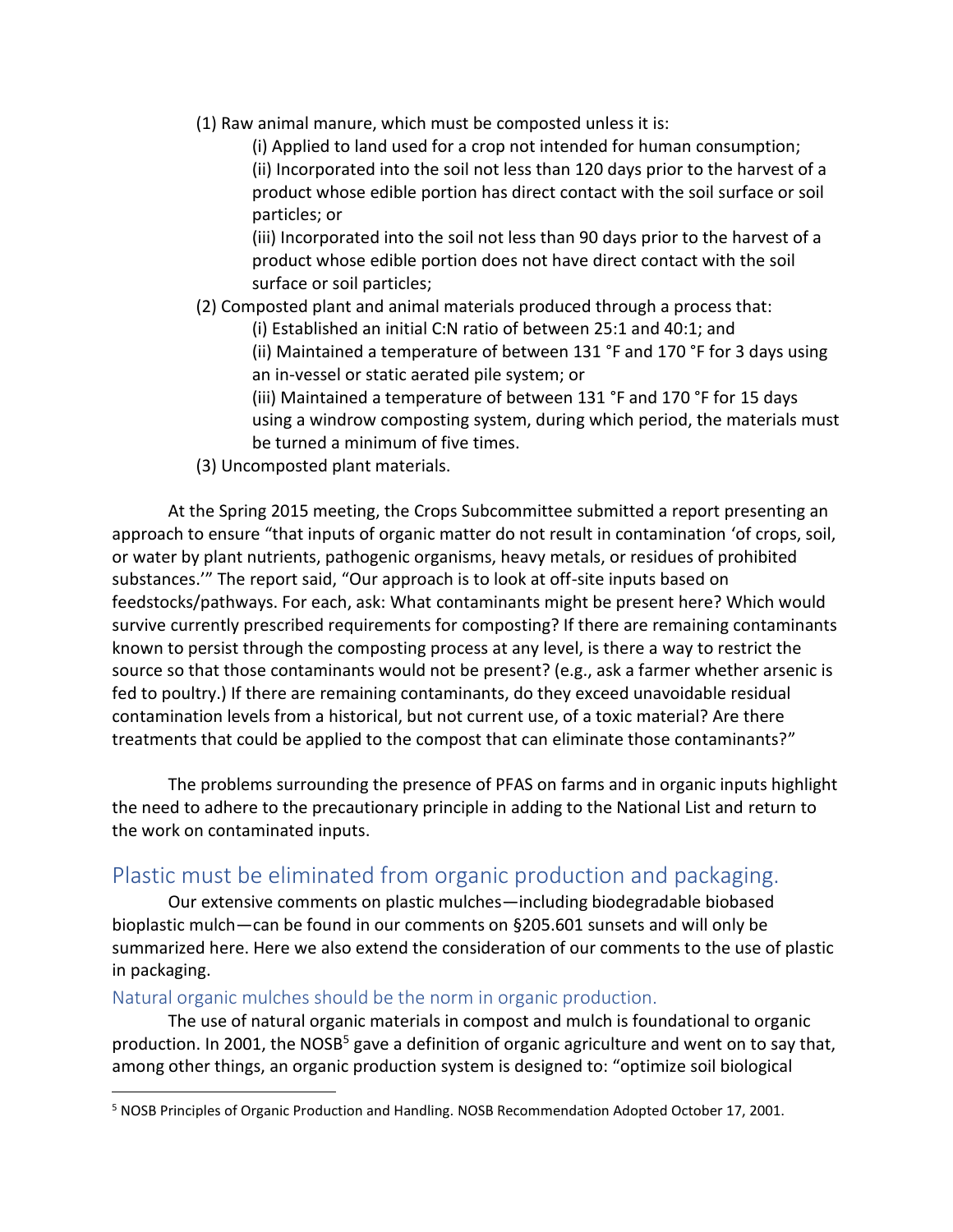activity;" "utilize production methods and breeds or varieties that are well adapted to the region;" "recycle materials of plant and animal origin in order to return nutrients to the land, thus minimizing the use of non-renewable resources;" and "minimize pollution of soil, water, and air." The use of natural mulches—including cover crops—contributes to all of these values.

Organic production systems are also intended to mimic natural ecosystems. In natural systems, plants are fed by the action of soil organisms breaking down plant residues and excreting substances that are plant nutrients. Natural mulches provide a steady diet of organic matter for those soil organisms. This function is one way that we can judge the compatibility of synthetic mulches with organic values.

With regard to the need for plastic mulch "because of the unavailability of wholly natural substitute products," the NOSB and technical reviews have pointed out alternatives. Natural alternatives are organic mulches and living mulches. Alternative practices that could be used include: for weed control, tillage and other mulches; for soil warming, planting adapted plants.

#### Plastic mulches pose hazards to humans and the environment.

The NOSB's 2015 sunset review of plastic mulch looked at OFPA criteria in greater depth than before. With regard to impacts on human health and the environment, the NOSB said:

- Polyethylene is usually derived from either modifying natural gas (a methane, ethane, propane mix) or from the catalytic cracking of crude oil into gasoline, though it may be made from biological sources.<sup>6</sup>
- Use of plastic mulch leads to environmental contamination because used plastic gets taken to landfills, and pieces are left behind on fields.

#### **Microplastics**

Scientists are increasingly concerned about the impacts of microplastics—plastic fragments less than 5 mm in size in size—on a wide range of organisms. Although concerns were first raised about microplastics in the marine environment, impacts on terrestrial organisms are increasingly documented.

A major source of microplastics in surface water is wastewater treatment plants. Although microplastics in soil have been less studied, presumably, microplastics in soil make their way in runoff to surface water. Agricultural soils may receive microplastics from sludge/compost fertilization, plastic mulches, and wastewater irrigation.<sup>7</sup>

Microplastics can cause harmful effects to humans and other organisms through physical entanglement and physical impacts of ingestion. They also act as carriers of toxic chemicals that are adsorbed to their surface. Some studies on fish have shown that

<sup>6</sup> Priscilla Lepoutre, The Manufacture of Polyethylene. [http://nzic.org.nz/ChemProcesses/polymers/10J.pdf.](http://nzic.org.nz/ChemProcesses/polymers/10J.pdf)

 $^7$  Zhu, F., Zhu, C., Wang, C. and Gu, C., 2019. Occurrence and ecological impacts of microplastics in soil systems: a review. *Bulletin of environmental contamination and toxicology*, *102*(6), pp.741-749.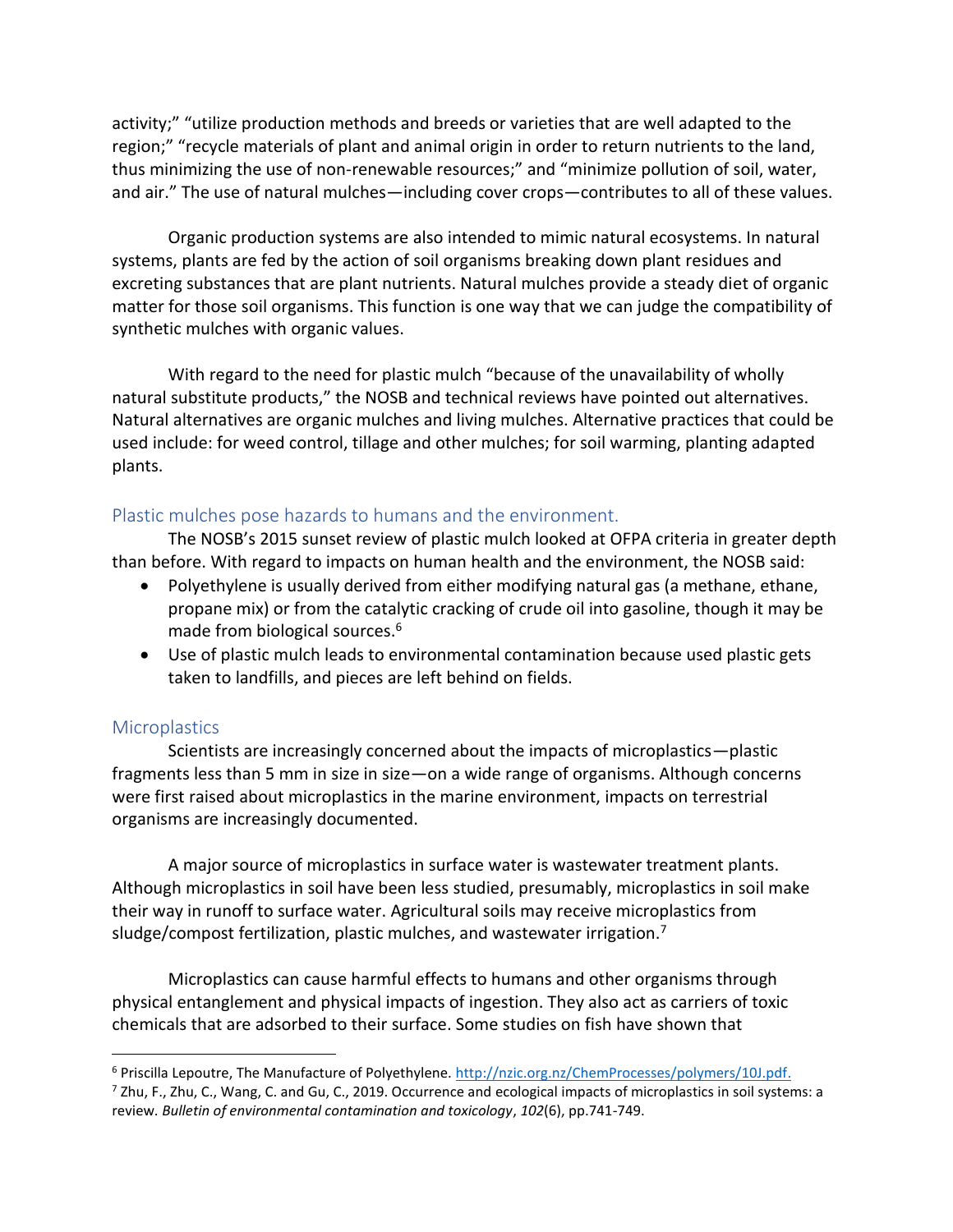microplastics and their associated toxic chemicals bioaccumulate, resulting in intestinal damage and changes in metabolism.<sup>8</sup> Soil organisms and edible plants have been shown to ingest microplastic particles.<sup>9</sup> Earthworms can move microplastics through the soil, and microplastics can move through the food chain to human food.<sup>10</sup> Microplastics can have a wide range of negative impacts on the soil, which are only beginning to be studied, but include reduction in growth and reproduction of soil microfauna.<sup>11</sup> When looking at the impact of microplastics, it is important to include the impact of associated substances. As noted above, they can carry toxic chemicals. A review by Zhu et al. cites several studies showing, "[M]icroplastics can serve as hotspots of gene exchange between phylogenetically different microorganisms by introducing additional surface, thus having a potential to increase the spread of ARGs [antibiotic resistance genes] and antibiotic resistant pathogens in water and sediments." <sup>12</sup>

#### Use of plastic in organic packaging must also be eliminated.

The NOSB has not examined the packaging of organic food in a comprehensive way. OFPA §6510(a) says:

For a handling operation to be certified under this chapter, each person on such handling operation shall not, with respect to any agricultural product covered by this chapter—

. . .

(5) use any packaging materials, storage containers or bins that contain synthetic fungicides, preservatives, or fumigants;

(6) use any bag or container that had previously been in contact with any substance in such a manner as to compromise the organic quality of such product. . .

This language is repeated in the regulations at §205.272(b). Aside from this language, all attention to packaging in the regulations has to do with the language on the label, not the packaging itself. The Handling Subcommittee did place "packaging materials including BPA" (see below) on its agenda, but it has been placed on hold after a technical review was found sufficient in Fall 2018.

Plastic packaging is a major source of environmental contamination. The National Academy of Science finds, "Plastic containers and packaging comprise the largest fraction of the

<sup>8</sup> Li, J., Liu, H. and Chen, J.P., 2018. Microplastics in freshwater systems: A review on occurrence, environmental effects, and methods for microplastics detection. *Water Research*, *137*, pp.362-374.

<sup>&</sup>lt;sup>9</sup> Zhu, F., Zhu, C., Wang, C. and Gu, C., 2019. Occurrence and ecological impacts of microplastics in soil systems: a review. *Bulletin of environmental contamination and toxicology*, *102*(6), pp.741-749.

<sup>&</sup>lt;sup>10</sup> He, D., Luo, Y., Lu, S., Liu, M., Song, Y. and Lei, L., 2018. Microplastics in soils: analytical methods, pollution characteristics and ecological risks. *TrAC Trends in Analytical Chemistry*, *109*, pp.163-172.

 $11$  He, D., Luo, Y., Lu, S., Liu, M., Song, Y. and Lei, L., 2018. Microplastics in soils: analytical methods, pollution characteristics and ecological risks. *TrAC Trends in Analytical Chemistry*, *109*, pp.163-172.

 $12$  Zhu, F., Zhu, C., Wang, C. and Gu, C., 2019. Occurrence and ecological impacts of microplastics in soil systems: a review. *Bulletin of environmental contamination and toxicology*, *102*(6), pp.741-749.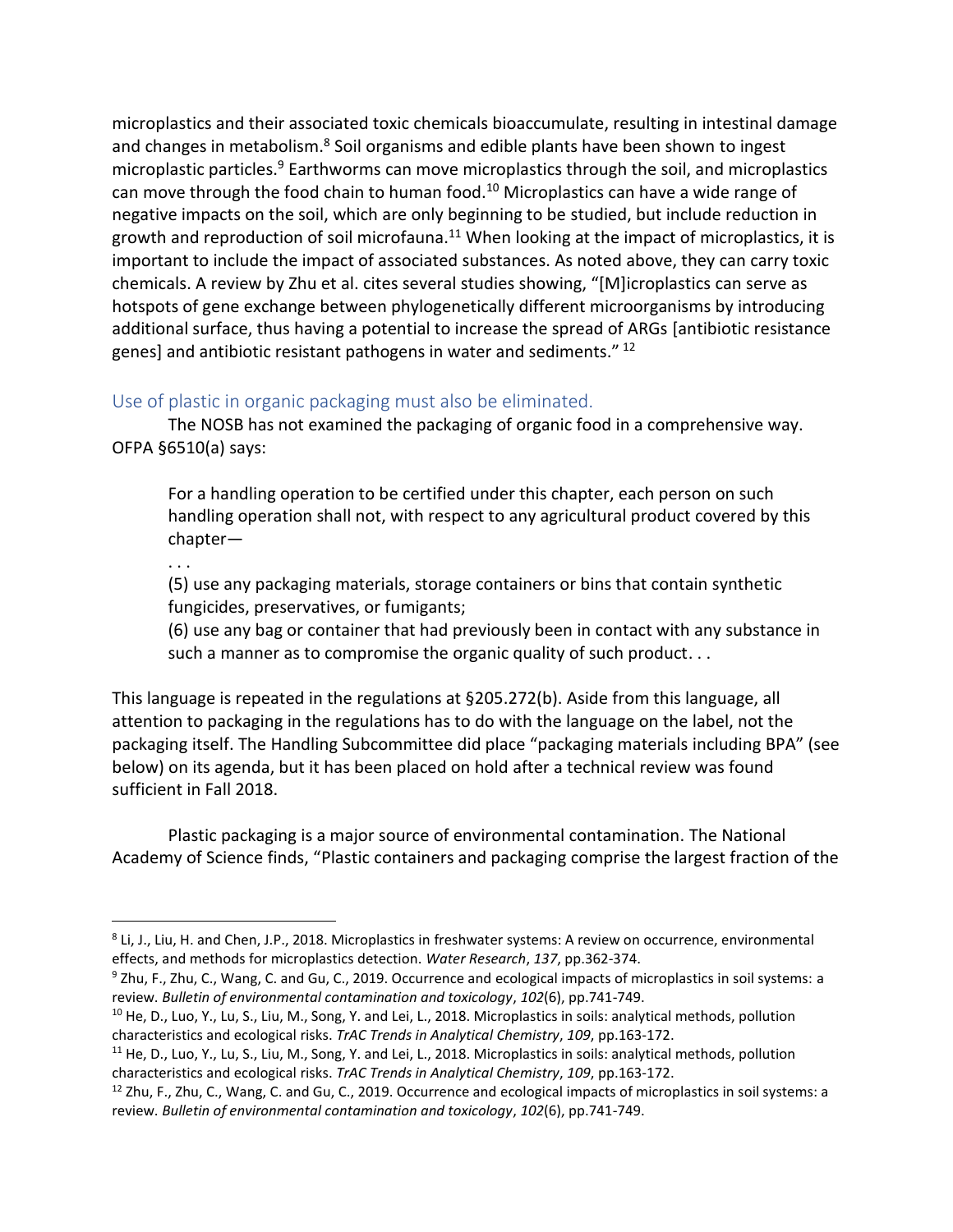plastic waste stream (41%) and enter the waste stream most quickly after production in the year they are produced."<sup>13</sup>

Studies show that throughout their life cycle, plastics transport, and release toxic chemicals globally, posing serious threats to human health and ecosystems.<sup>14</sup> Plastic has been termed "the new coal" because of its contribution to climate change. Researchers have found, "the U.S. plastics industry is responsible for at least 232 million tons of CO2e gas emissions per year. This amount is equivalent to the average emissions from 116 average-sized (500 megawatt) coal-fired power plants." 15

Making a transition away from plastic packaging will not be easy, but there are many resources available to help.<sup>16</sup> We encourage the Handling Subcommittee to request a technical review of the degree to which plastic packaging meets the criteria in OFPA and the alternatives available.

#### Bisphenol A is a hazardous plastic.

Although we often separate out bisphenol A (BPA) as a separate issue, it is a special case of plastic in packaging. BPA is the molecular building block for polycarbonate plastics and epoxy resins. Besides its use in polymerization of plastics, the epoxy resins are also used as a coating for metal cans and other containers.<sup>17</sup>

BPA was listed as a reproductive toxicant by the state of California in 2015.<sup>18</sup> Beyond Pesticides has previously submitted comments on BPA that focus on its endocrine-disrupting effects and alternatives to BPA in can lining. See attached comments from Fall 2018 in Appendix C. The TR commissioned by NOP provides further documentation of human exposure and health effects and examines the validity of studies.<sup>19</sup>

As noted in the TR, studies have shown that BPA leaches from the plastic linings of metal cans. Thus, BPA leaching from the linings of cans violates the prohibitions in OFPA and the regulations against the "use or reuse of any bag or container that has been in contact with any substance in such a manner as to compromise the organic integrity of any organically produced product or ingredient placed in those containers."

<sup>&</sup>lt;sup>13</sup> National Academies of Sciences, Engineering, and Medicine, 2021. Reckoning with the US Role in Global Ocean Plastic Waste.

<sup>&</sup>lt;sup>14</sup> G. Benoit, 2021. Plastics and Microplastics: A threat to the environment and health. Environment and Human Health, Inc.

[https://static1.squarespace.com/static/5eda91260bbb7e7a4bf528d8/t/61fc1ecd155e7250e645db15/1643912946](https://static1.squarespace.com/static/5eda91260bbb7e7a4bf528d8/t/61fc1ecd155e7250e645db15/1643912946056/Plastics+and+Microplastics+EEHI+Report+12-2021.pdf) [056/Plastics+and+Microplastics+EEHI+Report+12-2021.pdf.](https://static1.squarespace.com/static/5eda91260bbb7e7a4bf528d8/t/61fc1ecd155e7250e645db15/1643912946056/Plastics+and+Microplastics+EEHI+Report+12-2021.pdf)

<sup>&</sup>lt;sup>15</sup> Beyond Plastics at Bennington College, 2021. The New Coal: Plastics and Climate Change. [https://static1.squarespace.com/static/5eda91260bbb7e7a4bf528d8/t/616ef29221985319611a64e0/1634661022](https://static1.squarespace.com/static/5eda91260bbb7e7a4bf528d8/t/616ef29221985319611a64e0/1634661022294/REPORT_The_New-Coal_Plastics_and_Climate-Change_10-21-2021.pdf) 294/REPORT The New-Coal Plastics and Climate-Change 10-21-2021.pdf.

<sup>16</sup> See, for example[, https://www.beyondplastics.org/](https://www.beyondplastics.org/) an[d https://www.ehhi.org/.](https://www.ehhi.org/) 

<sup>17</sup>BPA Technical Evaluation Report (TR), 2017. Lines 69-73.

<sup>18</sup> BPA TR, Lines 88-92.

<sup>19</sup> BPA TR, Lines 407-974.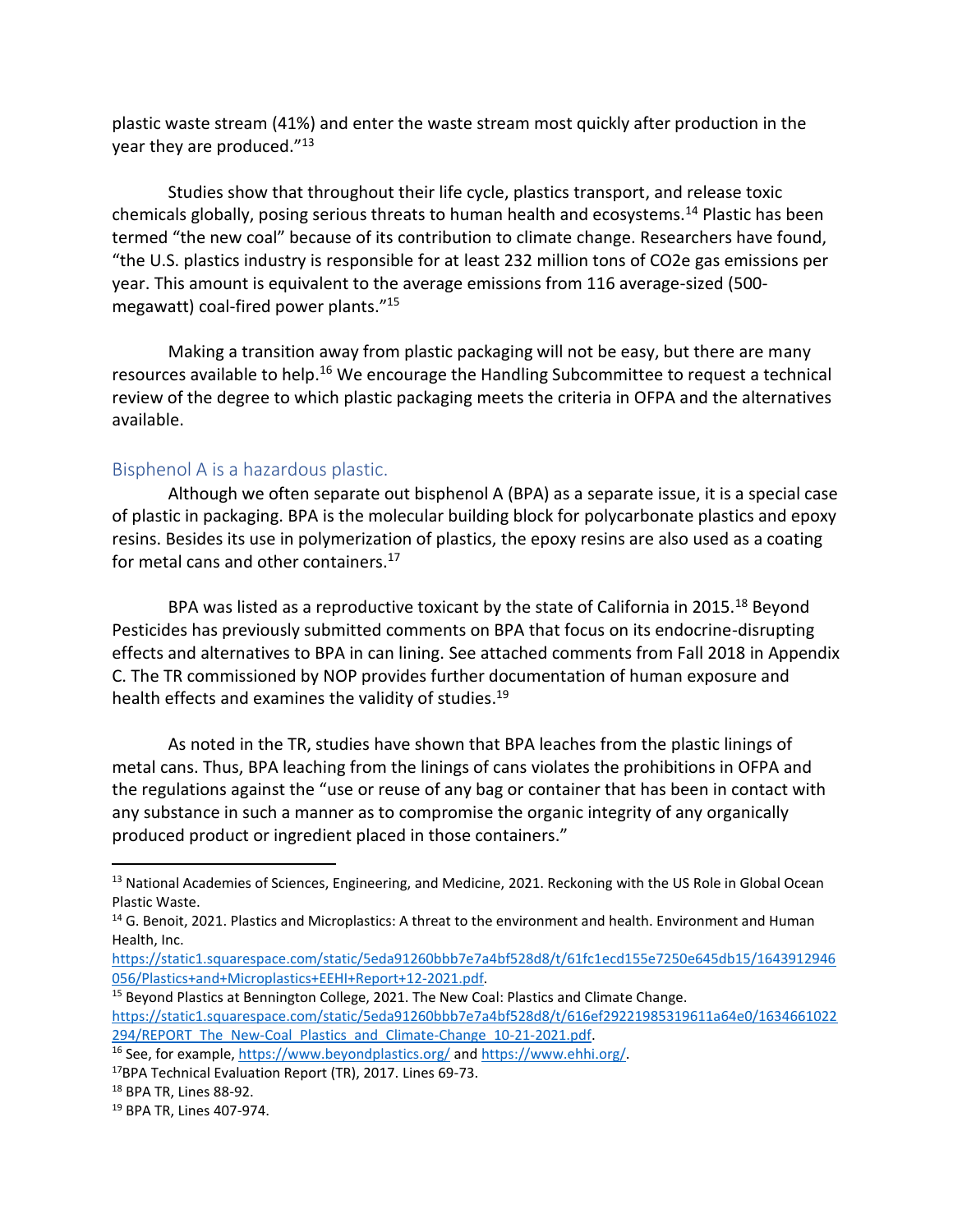BPA also poses environmental hazards as a result of the use of polycarbonate plastic packaging and epoxy resin coatings. The TR documents BPA contamination of surface waters, toxicity to aquatic organisms (including endocrine disruption leading to reproductive dysfunction), and bioaccumulation leading to contaminated fish in supermarkets.<sup>20</sup>

We must also be aware of problems associated with some "alternatives" to BPA, which are also plastics resins.

## NOP should not control the NOSB agenda.

Failures mentioned above—among others—highlight the problems that arise when the NOSB is not allowed to control its own agenda. NOP forced the NOSB to drop BPA as an agenda item, for example, when there was a board member knowledgeable about the issue who wanted to work on it. The same thing happened repeatedly with "inerts," in spite of repeated NOSB recommendations and support from the Environmental Protection Agency for addressing the issue. Dropping the workplan item of contaminated inputs has eliminated a framework that the NOSB might use for addressing PFAS contamination.

## The NOSB should abandon the "toolbox" concept in evaluating potential National List materials.

Finally, we have been disturbed to hear NOSB members refer to the need to add more synthetic substances to the National List in order to have more "tools in the toolbox." As an organization working with those transitioning away from the use of toxic chemicals, we repeatedly hear this insistence on more "tools in the toolbox" outside of a framework that establishes priority for nontoxic practices.

A toolbox is a container that makes tools available to the user without regard for the priority of use. There are situations calling for a hammer and others calling for a screwdriver, and the toolbox provides easy access to both. It doesn't make sense to say, "You should always try the hammer first, and if that doesn't work, use the screwdriver." However, both organic production and true integrated pest management (IPM)—which we are now forced to call "strong IPM" or "ecological pest management" (EPM) because the chemical industry has coopted the term "IPM"<sup>21</sup>—do place priorities on approaches to problems. §205.206 of the organic regulations lays out a hierarchal crop pest, weed, and disease management practice standard that gives first priority to prevention, then mechanical, physical, and biological management methods, and

(e) When the practices provided for in paragraphs (a) through (d) of this section are insufficient to prevent or control crop pests, weeds, and diseases, a biological or botanical substance or a substance included on the National List of synthetic substances

<sup>20</sup> BPA TR, Lines 353-401.

<sup>21</sup> [https://www.beyondpesticides.org/resources/safety-source-on-pesticide-providers/what-is-integrated-pest](https://www.beyondpesticides.org/resources/safety-source-on-pesticide-providers/what-is-integrated-pest-management)[management.](https://www.beyondpesticides.org/resources/safety-source-on-pesticide-providers/what-is-integrated-pest-management)